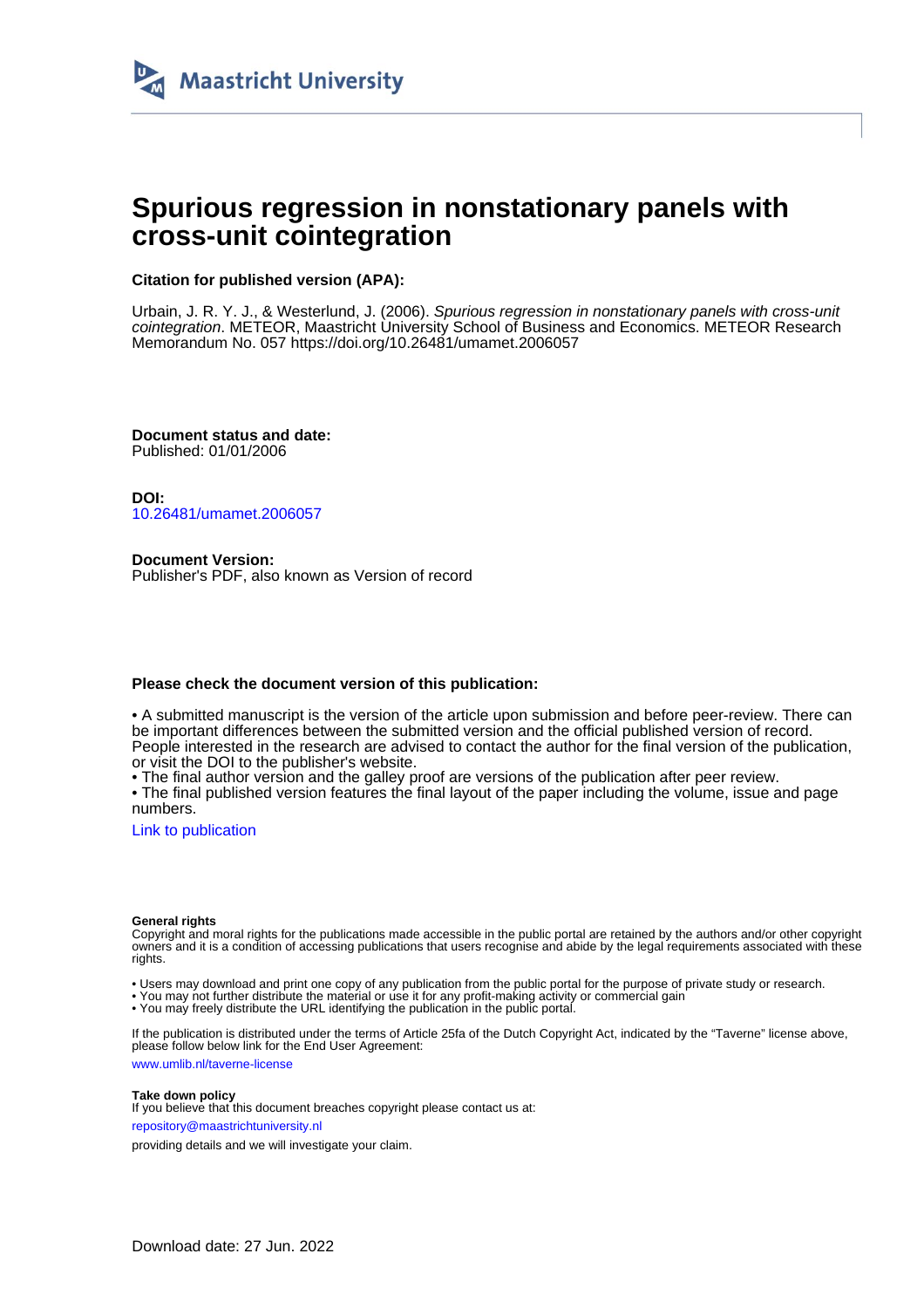Jean-Pierre Urbain, Joakim Westerlund

Spurious Regression in Nonstationary Panels with Cross-Unit Cointegration

RM/06/057

JEL code : C13, C33



**M**aastricht research school of **E**conomics of **TE**chnology and **OR**ganizations

Universiteit Maastricht Faculty of Economics and Business Administration P.O. Box 616 NL - 6200 MD Maastricht

phone : ++31 43 388 3830 fax :  $+31$  43 388 4873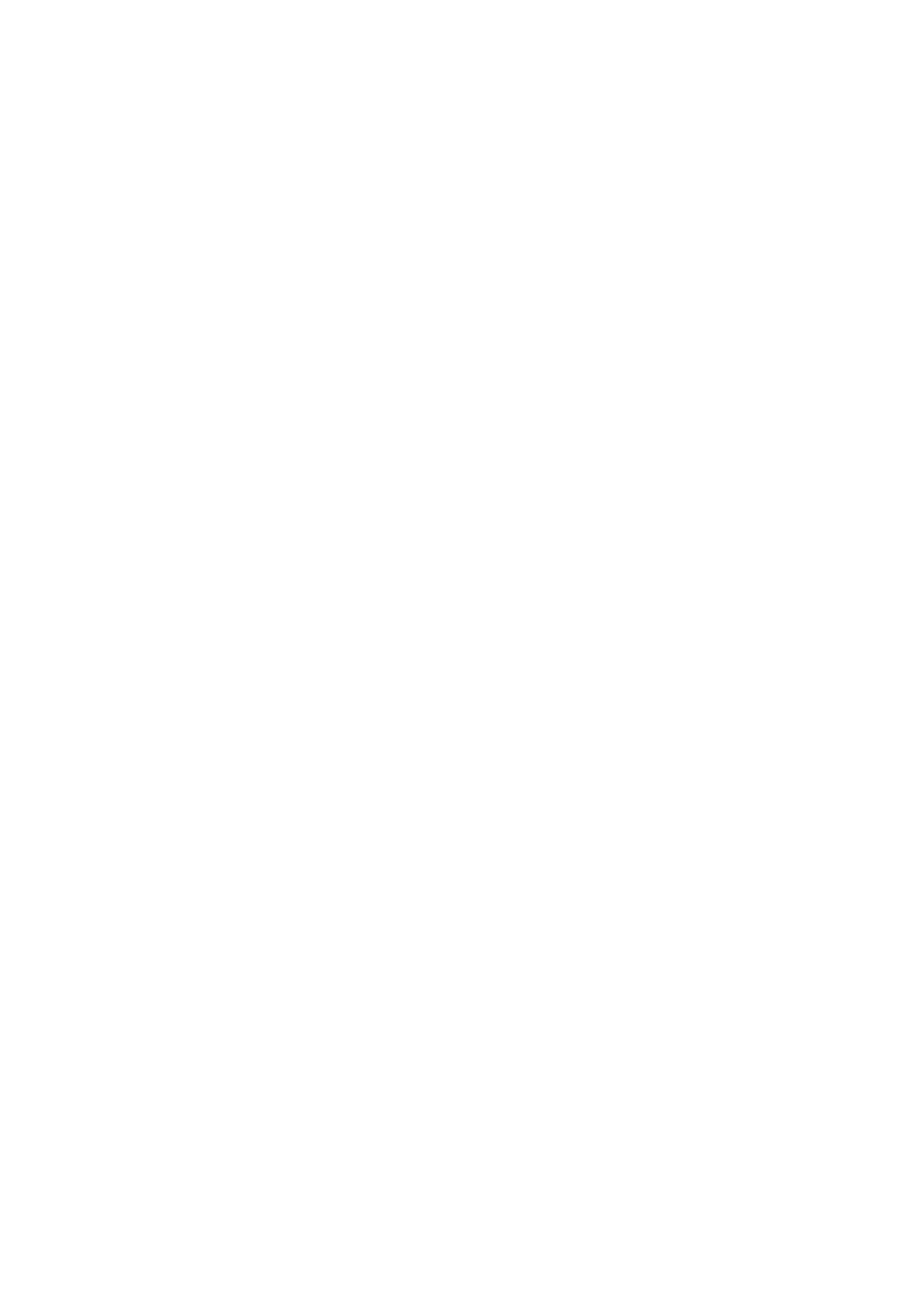# Spurious Regression in Nonstationary Panels with Cross-Unit Cointegration<sup>∗</sup>

Jean-Pierre Urbain† and Joakim Westerlund‡

December 14, 2006

#### Abstract

This paper illustrates analytically the effects of cross-unit cointegration using as an example the conventional pooled least squares estimate in the spurious panel regression case. The results suggest that the usual result of asymptotic normality depends critically on the absence of cross-unit cointegration.

JEL Classification: C13; C33.

Keywords: Panel Cointegration; Spurious Regression; Cross-Unit Cointegration; Cross-Section Dependence.

## 1 Introduction

The use of nonstationary panel data techniques to infer both spurious and cointegrated regressions has basically exploded during the last couple of years. The main reason for this being the more powerful and straightforward asymptotic results based on pooling across a large cross-section of independent units. In fact, as shown by Phillips and Moon (1999), since this independence effectively works by smoothing out the usual unit root dependency for each unit, normal inference is usually possible, even in the usually so difficult spurious regression case.

<sup>∗</sup>A preliminary version of the paper was presented at the Conference on Common Feature in Maastricht, at Ente "Luigi Einaudi" in Rome, ESEM2004 in Madrid and at the Econometric Seminar in Rotterdam. The author wants to thank Christian Gengenbach, Stéphane Grégoir, Richard Paap, Franco Peracchi and Fabio Busetti for helpful comments and suggestions. The second author would also like to thank the Maastricht Research School of Economics of Technology and Organizations for its hospitality during a visit at the Department of Quantitative Economics at the University of Maastricht, where a part of this paper was written. Thank you also to the Jan Wallander and Tom Hedelius Foundation for financial support under research grant number W2006-0068:1. The usual disclaimer applies.

<sup>†</sup>Corresponding author: Department of Quantitative Economics, Universiteit Maastricht, P.O. Box 616, 6200 MD Maastricht, The Netherlands. Telephone: +31 43 388 3660; Fax: +31 43 388 48 74; E-mail address: j.urbain@ke.unimaas.nl

<sup>‡</sup>Department of Economics, Lund University, P.O.Box 7082, S-220 07 Lund, Sweden. Telephone: +46 46 222 8670; Fax: +46 46 222 4118; E-mail address: joakim.westerlund@nek.lu.se.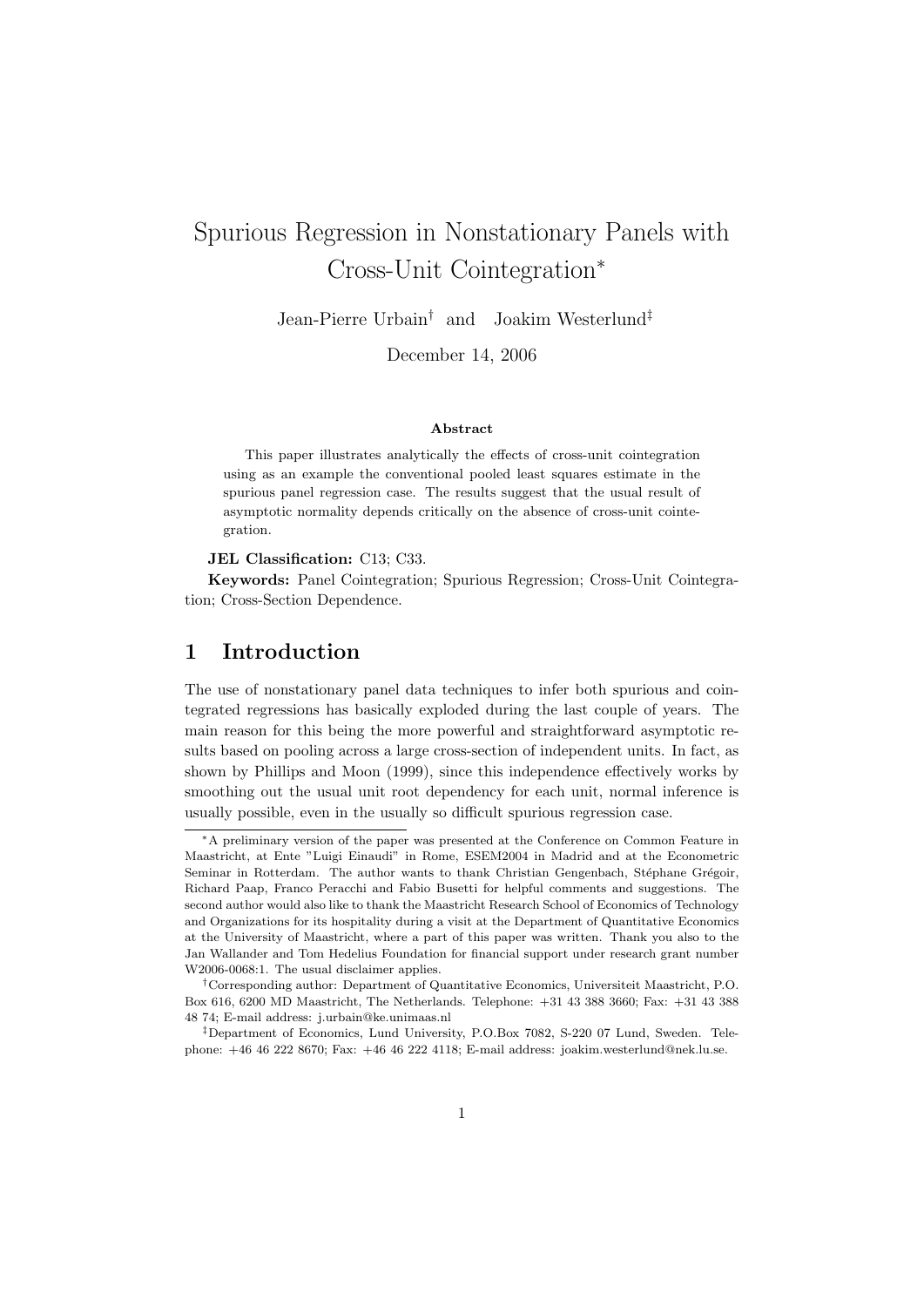However, as argued by Banerjee at al. (2006), assuming independence in this way is usually not warranted, especially when considering macroeconomic or financial data with strong intra-economic linkages. In particular, by using simulation methods, they show that the presence of cross-unit cointegration, a reasonable assumption in most applications, can have quite drastic effects on inference.

In this paper, we complement analytically the simulation results of Banerjee at al. (2006) taking as an example the pooled least squares slope estimator in the simple bivariate case.<sup>1</sup> We consider two possibilities, one is when the cointegration occurs across the whole panel, while the other is when the cointegration occurs within groups that are otherwise independent of each other, which seems like a reasonable scenario when studying for example convergence clubs. In both cases, it is shown that the presence of cross-unit cointegration in both the dependent and independent variables leads to statistics that diverge with the size of the crosssection. On the other hand, if at least one of the variables does not cointegrate across units, then normality is again possible, with the center of the distribution located at the long-run average regression coefficient. For the case with cointegration within groups, this naturally leads to the definition of a long-run average group coefficient.

The next two sections present our main findings, while Section 4 concludes. All proofs are regelated to the appendix.

### 2 Panel common unit roots

Suppose that  $y_{it}$  and  $x_{it}$  are two a scalar variables such that

$$
x_{it} = \lambda_{xi} f_{xt} + \delta_{xi} e_{xit} + u_{xit} \quad \text{and} \quad y_{it} = \lambda_{yi} f_{yt} + \delta_{yi} e_{yit} + u_{yit}, \tag{1}
$$

where  $t = 1, ..., T$  and  $i = 1, ..., N$  indexes the time series and cross-sectional units, respectively. Note that while the first term on the right-hand side of these equations are common across i, the second is not. The parameters  $\lambda_{xi}$ ,  $\delta_{xi}$ ,  $\lambda_{yi}$ and  $\delta_{yi}$  are assumed to be mutually independent, and randomly distributed across i with expected values  $\lambda_x$ ,  $\delta_x$ ,  $\lambda_y$  and  $\delta_y$ , respectively. We further assume that the disturbances  $u_{xit}$  and  $u_{yit}$  are stationary processes, while the remaining righthand side variables in (1) are pure unit root processes that satisfy the following invariance principles as  $T \to \infty$  for each i

$$
\frac{1}{\sqrt{T}}\left[\begin{array}{c} f_{xt} \\ f_{yt} \end{array}\right] \Rightarrow \left[\begin{array}{c} B_x \\ B_y \end{array}\right] \text{ and } \frac{1}{\sqrt{T}}\left[\begin{array}{c} e_{xit} \\ e_{yit} \end{array}\right] \Rightarrow \left[\begin{array}{c} B_{xi} \\ B_{yi} \end{array}\right],
$$

where  $\Rightarrow$  signifies weak convergence. The vectors of common and idiosyncratic Brownian motions,  $B$  and  $B_i$  say, are assume to be independent with covariance matrices  $\Omega^f$  and  $\Omega_i^e$ , respectively, where  $\Omega_i^e$  is a random matrix with expectation

<sup>&</sup>lt;sup>1</sup>This work is related to that of Gengenbach *et al.* (2006). However, while they focus specifically on the case when testing for cointegration, our focus is more conceptual, and our interest in the least squares slope estimate is just for illustration.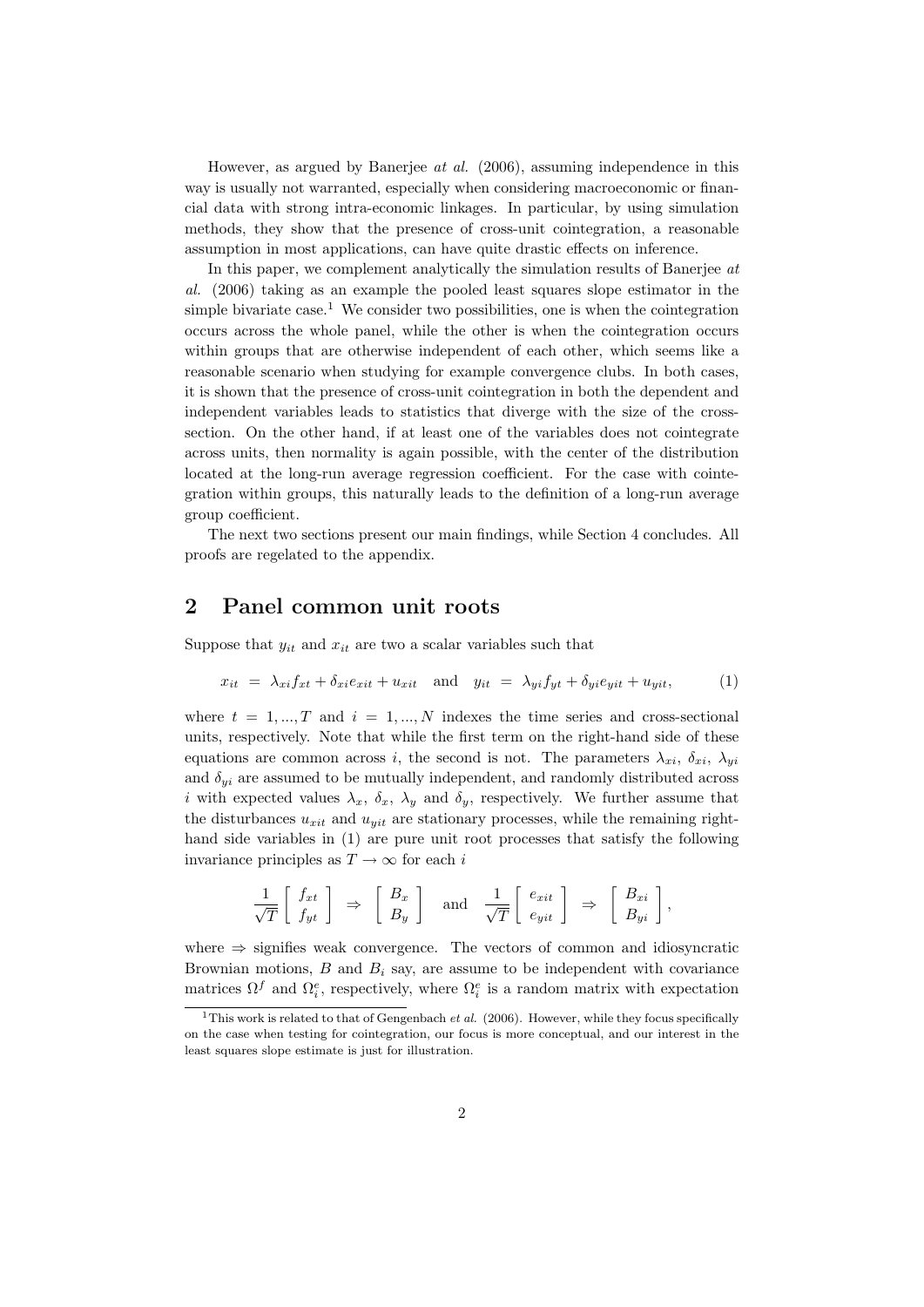$\Omega^e$ . All variables and random parameters indexed by *i* are independent along the cross-sectional dimension.

Although very simple, as we shall see, this data generating process yields significant insight. In particular, note how (1) nests a variety of spurious regression cases both with and without cross-unit cointegration, depending on the values taken by  $\lambda_{xi}$ ,  $\delta_{xi}$ ,  $\lambda_{yi}$  and  $\delta_{yi}$ .<sup>2</sup> In fact, it is not difficult to see that (1) is actually a system of two Bai and Ng (2004) factor models, one for  $x_{it}$  and one for  $y_{it}$ . Define

$$
\widehat{\beta} = \left( \sum_{i=1}^{N} \sum_{t=1}^{T} x_{it} y_{it} \right) / \left( \sum_{i=1}^{N} \sum_{t=1}^{T} x_{it}^{2} \right).
$$

The objective of this paper is to show how  $\widehat{\beta}$ , the conventional pooled least squares slope estimator in a regression of  $y_{it}$  on  $x_{it}$ , behaves in this context.

Let us define the following two quantities

$$
Q_{xx} = \lambda_x^2 \left( \int B_x^2 \right) + \frac{1}{2} \delta_x^2 \Omega_{xx}^e,
$$
  
\n
$$
U_{xy} = \frac{1}{6} \left( \lambda_x^2 \delta_y^2 \Omega_{xx}^f \Omega_{yy}^e + \lambda_y^2 \delta_x^2 \Omega_{yy}^f \Omega_{xx}^e + \delta_y^2 \delta_x^2 \Omega_{yy}^e \Omega_{xx}^e \right)
$$
  
\n
$$
+ \frac{1}{2} \lambda_y \lambda_x \delta_y \delta_x \Omega_{xy}^f \Omega_{xy}^e.
$$

Given  $Q_{xx}$  and  $U_{xy}$ , if we let  $\rightarrow_p$  signify convergence in probability, then the asymptotic distribution of  $\widehat{\beta}$  can be summarized in the following way.

**Theorem 1.** Under the assumptions laid out above, as  $N, T \rightarrow \infty$ 

(a) 
$$
\hat{\beta} \rightarrow_p \frac{1}{Q_{xx}} \left( \lambda_y \lambda_x \int B_y B_x + \frac{1}{2} \delta_x \delta_y \Omega_{xy}^e \right)
$$
  
\n(b)  $\sqrt{N} \hat{\beta} - \sqrt{N} \frac{1}{Q_{xx}} \left( \lambda_y \lambda_x \int B_y B_x + \frac{1}{2} \delta_x \delta_y \Omega_{xy}^e \right) \Rightarrow N \left( 0, \frac{1}{Q_{xx}^2} U_{xy} \right)$ 

Note how Theorem 1 expresses the asymptotic distribution of  $\widehat{\beta}$  in terms of the parameters of (1). This is very instructive.

Firstly, note that the mean of the distribution depends critically on the common components of  $x_{it}$  and  $y_{it}$ . In particular, note that if  $\lambda_x$  is zero, so that mon components of  $x_{it}$  and  $y_{it}$ . In particular, note that if  $\lambda_x$  is zero, so that only  $y_{it}$  has a common component, then  $\sqrt{N}\hat{\beta}$  converges to a normal variate with mean  $\delta_y \Omega_{xy}^e / \delta_x \Omega_{xx}^e$ , which is the long-run average regression coefficient derived by Phillips and Moon (1999) in the cross-sectionally independent case. On the other hand, if  $\lambda_x$  and  $\lambda_y$  are both nonzero, then  $\hat{\beta}$  is no longer consistent for  $\delta_y \Omega_{xy}^e / \delta_x \Omega_{xx}^e$ , and in fact diverges as  $N$  grows. This suggests that much of the empirical work based on the pooled least squares estimator in nonstationary panel data with a possible common factor structure needs to be reevaluated, see for example Coakley et al. (2005).

<sup>&</sup>lt;sup>2</sup>The case with cointegration between  $y_{it}$  and  $x_{it}$  at is also covered, and amounts for example to setting  $\lambda_{xi}$  and  $\lambda_{yi}$  to zero for all i while imposing equality or proportionality of the idiosyncratic unit roots  $e_{xit}$  and  $e_{xit}$ .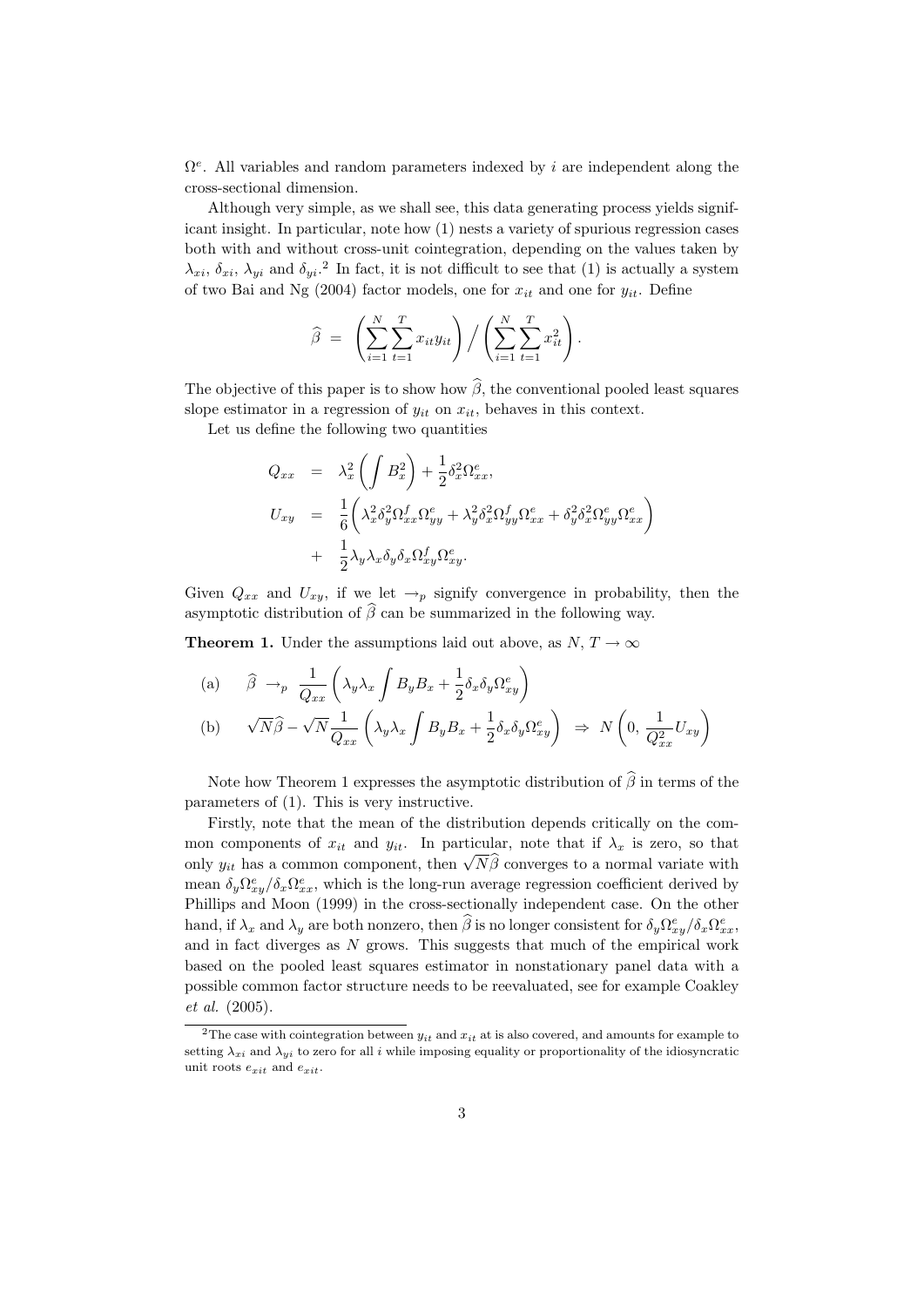This clearly illustrates the importance of the common components, both for inferential and cointegration testing purposes. For example, with both  $y_{it}$  and  $x_{it}$ affected, the asymptotic distribution of  $\sqrt{N}\hat{\beta}$  is no longer normal, but dependent on Brownian motion, which makes it look more like something that one would expect to see in the conventional time series case. Similarly, it is not difficult to see how tests for the absence of cointegration based on the consistency of  $\hat{\beta}$ , such as those of Kao (1999), become invalid in this case.

Secondly, the variance of the asymptotic distribution of  $\sqrt{N}\hat{\beta}$  depends on both Secondly, the variance of the asymptotic distribution of  $\sqrt{N}\hat{\beta}$  depends on both the idiosyncratic and common components. However, note that if there are no common components, then the variance reduces to  $2\delta_y^2 \Omega_{yy}^e/3$ , which is likely to be smaller than for the case with common components, and it is definitely smaller than  $2(\lambda_y^2 \Omega_{yy}^f + \delta_y^2 \Omega_{yy}^e)/3$ , the variance when  $\lambda_x$  is zero. Hence, the presence of the chan  $2(\lambda_y \Omega_{yy} + \theta_y \Omega_{yy})/3$ , the variance when  $\lambda_x$  is zero. Trence, the presence of the common components affects the asymptotic distribution of  $\sqrt{N}\hat{\beta}$  by increasing its variance.

## 3 Group specific unit roots

Next, we examine the case with group specific common unit roots. Specifically, suppose that there are M groups with K units in each, and let  $f_{xit}$  be the common unit root component of  $x_{it}$  for group  $j = 1, ..., K$  containing the units  $i = 1 +$  $(j-1)K, ..., jK$ . The group specific common component of  $y_{it}$  is constructed in the same way, and is denoted  $f_{yjt}$ . Let  $B_{xj}$  and  $B_{yj}$  be the Brownian motions associated with  $f_{xjt}$  and  $f_{yjt}$ , and assume that these have covariance  $\Omega_j^f$  and that they are independent across  $j$ .

In view of Theorem 1, it is not difficult to see that as  $N, T \to \infty$  with M fixed

$$
\widehat{\beta} \rightarrow_p \left(\lambda_y \lambda_x \frac{1}{M} \sum_{j=1}^M \int B_{yj} B_{xj} + \frac{1}{2} \delta_x \delta_y \Omega_{xy}^e \right) / \left(\lambda_x^2 \frac{1}{M} \sum_{j=1}^M \int B_{xj}^2 + \frac{1}{2} \delta_x^2 \Omega_{xx}^e \right).
$$

By contrast, if  $M$  is permitted to grow with  $N$ , then we get

$$
\widehat{\beta} \rightarrow_p \left( \lambda_y \lambda_x \Omega_{xy}^f + \delta_x \delta_y \Omega_{xy}^e \right) / \left( \lambda_x^2 \Omega_{xx}^f + \delta_x^2 \Omega_{xx}^e \right),
$$

where  $\Omega^f$  is the expected value of  $\Omega^f_j$ . This second result is very interesting. Specifically, suppose that  $\delta_x$  is zero so that  $x_{it}$  has no idiosyncratic unit root, then the probability limit of  $\hat{\beta}$  reduces to  $\lambda_y \Omega_{xy}^f / \lambda_x \Omega_{xx}^f$ , which might be thought of as a long-run average group coefficient. Thus, if the number of groups are permitted to grow with  $N$ , then we end up with something that is very similar to what we had earlier in the case with panel common unit roots. This seems very reasonable since in this case the group essentially takes the role of the individual unit. Moreover, as in Section 2, it is possible to show that if  $M$  is permitted to grow with  $N$  and as in section 2, it is possible to show if  $T$ , then  $\sqrt{N}\hat{\beta}$  is asymptotically normal.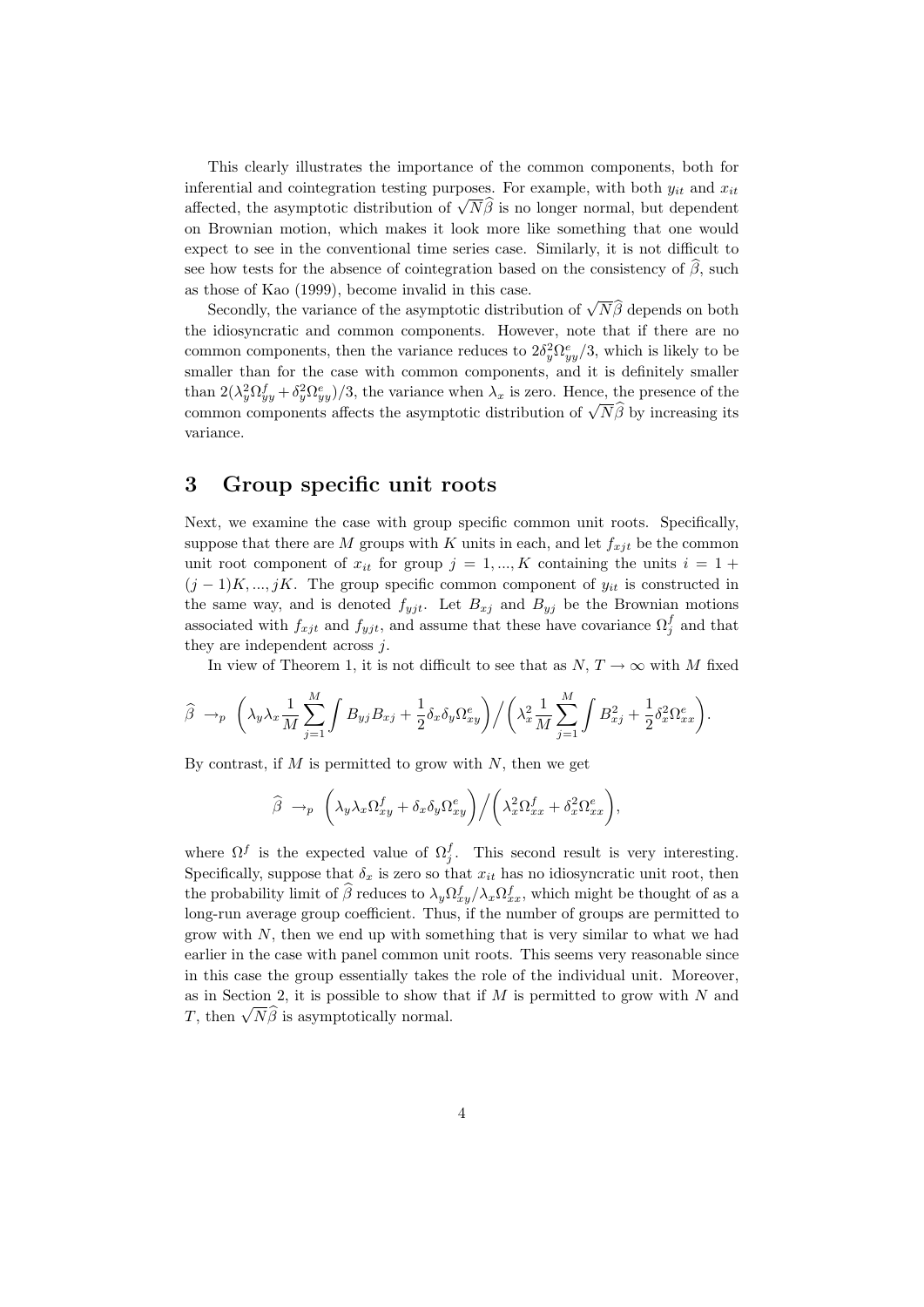## 4 Concluding remarks

It is now well-known that the conventional assumption of independent cross-sections is very hard to maintain when conducting inference in nonstationary panels.

In this paper, we study the effects of cross-unit cointegration taking as an example the pooled least squares estimator in the spurious regression case. We consider both the case when the cointegration takes place across the panel as a whole, and when it takes place within groups. Our findings suggest that the presence of crossunit cointegration can have dramatic effects for the usual asymptotic results based on cross-section independence, and that the consistency and asymptotic normality of the pooled least squares estimator may even be lost. These results have important implications, not only for theoretical, but also for applied work. Take for example the study of Coakley *et al.* (2005), in which the authors seek to infer purchasing power parity using pooled least squares methods in the presence of common factors. Our results indicate that this type of analysis can be potentially very deceptive.

As a final note, although the simplicity of the data generating process used in this paper naturally raises some concerns, we would like to stress that most assumptions are only for ease of exposure, and can in principle be relaxed without affecting the main conclusions. For example, it can be easily generalized to accommodate deterministic intercept, trend terms and additional dynamics.

### References

- Bai, J., and S. Ng (2004). A Panic Attack on Unit Roots and Cointegration. Econometrica 72, 1127-1177.
- Banerjee, A., M. Marcellino and C. Osbat (2004). Some Cautions on the use of Panel Methods for Integrated Series of Macroeconomic Data. Econometrics Journal 7, 322-340.
- Coakley, J., R. P. Flood, A. M. Fuertes and M. P. Taylor (2005). Purchasing Power Parity and the Theory of General Relativity: The First Tests. Journal of International Money and Finance 24, 293-316.
- Gengenbach, C., F. C. Palm and J-P. Urbain (2006). Panel Cointegration Testing in the Presence of Common Factors. Oxford Bulletin of Economics and Statistics 68, 683-719.
- Kao, C. (1999). Spurious Regression and Residual-Based Tests for Cointegration in Panel Data. Journal of Econometrics 90, 1-44.
- Phillips, P. C. B., and H. R. Moon (1999). Linear Regression Limit Theory of Nonstationary Panel Data. Econometrica 67, 1057-1111.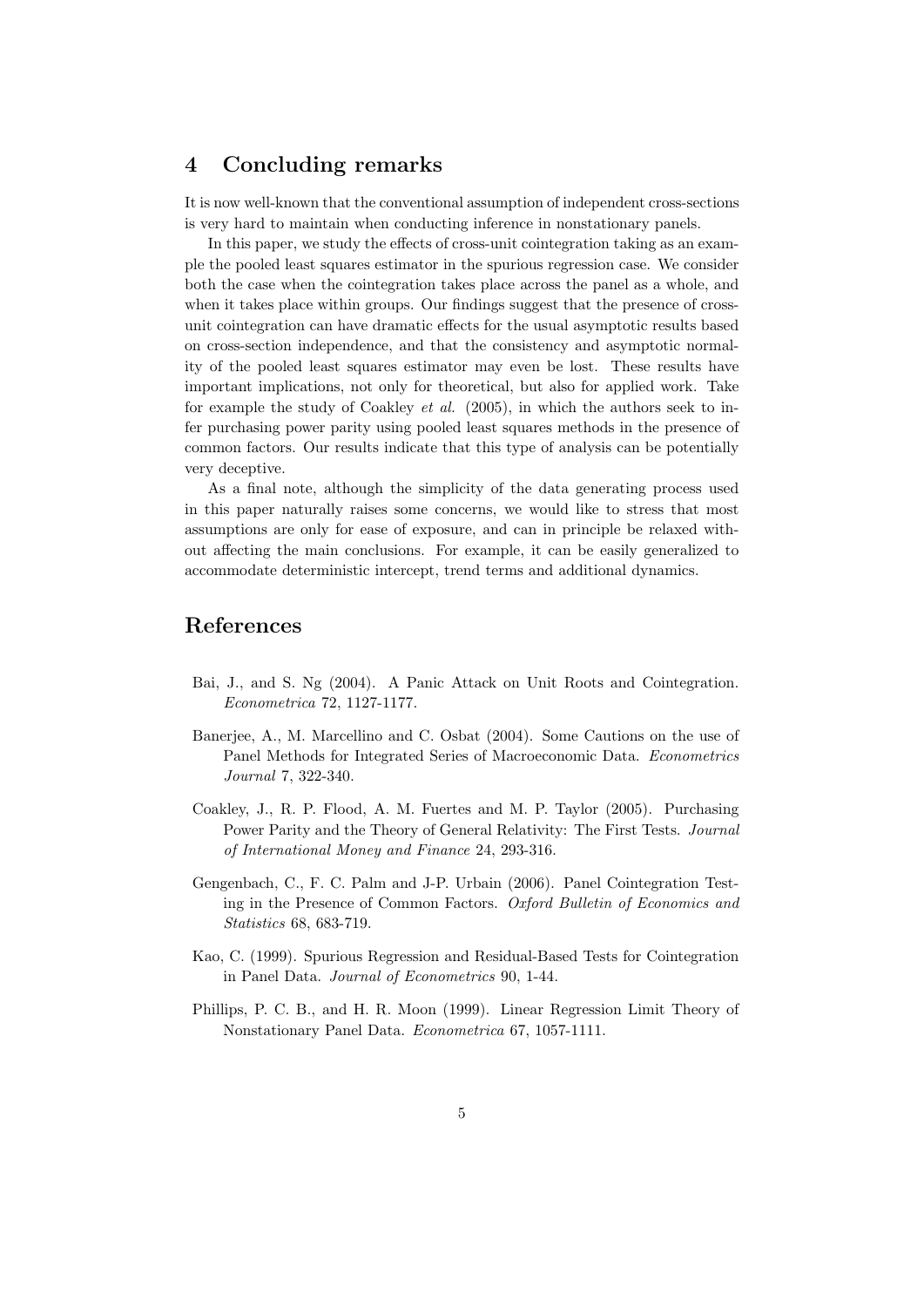## Mathematical appendix

In this appendix, Theorem 1 is proven. For brevity, only necessary details are provided. Unreported results can be obtained from the corresponding author upon request.

#### Proof of Theorem 1.

Consider (a). The least squares estimator of  $\beta$  can be written as

$$
\sqrt{N}\widehat{\beta} = \left(\frac{1}{NT^2} \sum_{i=1}^{N} \sum_{t=1}^{T} x_{it}^2\right)^{-1} \frac{1}{\sqrt{NT^2}} \sum_{i=1}^{N} \sum_{t=1}^{T} x_{it} y_{it}.
$$
 (A1)

Consider the denominator, whose limit as  $N, T \rightarrow \infty$  is given by

$$
\frac{1}{NT^2} \sum_{i=1}^{N} \sum_{t=1}^{T} x_{it}^2 = \lambda_{xi}^2 \frac{1}{T^2} \sum_{t=1}^{T} f_{xt}^2 + \delta_{xi}^2 \frac{1}{NT^2} \sum_{i=1}^{N} \sum_{t=1}^{T} e_{xit}^2
$$
  
+  $2\lambda_{xi} \delta_{xi} \frac{1}{NT^2} \sum_{i=1}^{N} \sum_{t=1}^{T} f_{xt} e_{xit} + O_p(T^{-1})$   
 $\rightarrow_p \lambda_x^2 \left( \int B_x^2 \right) + \delta_x^2 E \left( \int B_{ix}^2 \right) + 2\lambda_x \delta_x E \left( \int B_x B_{ix} \right)$   
=  $\lambda_x^2 \left( \int B_x^2 \right) + \frac{1}{2} \delta_x^2 \Omega_{xx}^e,$  (A2)

where the last equality follows from the independence of  $B_x$  and  $B_{ix}$ , and the moments of Brownian motion.

Similarly, for the numerator, we have

$$
\frac{1}{\sqrt{N}T^2} \sum_{i=1}^{N} \sum_{t=1}^{T} x_{it} y_{it} = \sqrt{N} \lambda_{xi} \lambda_{yi} \frac{1}{T^2} \sum_{t=1}^{T} f_{xt} f_{yt} + \lambda_{xi} \delta_{yi} \frac{1}{\sqrt{N}T^2} \sum_{i=1}^{N} \sum_{t=1}^{T} f_{xt} e_{yit}
$$

$$
+ \lambda_{yi} \delta_{xi} \frac{1}{\sqrt{N}T^2} \sum_{i=1}^{N} \sum_{t=1}^{T} f_{yt} e_{xit}
$$

$$
+ \delta_{yi} \delta_{xi} \frac{1}{\sqrt{N}T^2} \sum_{i=1}^{N} \sum_{t=1}^{T} e_{yit} e_{xit} + O_p(T^{-1}), \qquad (A3)
$$

which has the following limit as  $T\rightarrow\infty$ 

$$
\frac{1}{\sqrt{N}T^2} \sum_{i=1}^{N} \sum_{t=1}^{T} x_{it} y_{it} \Rightarrow \sqrt{N} \left( \lambda_{xi} \lambda_{yi} \int B_x B_y \right) \n+ \frac{1}{\sqrt{N}} \sum_{i=1}^{N} \left( \lambda_{xi} \delta_{yi} \int B_x B_{yi} + \lambda_{yi} \delta_{xi} \int B_y B_{xi} + \delta_{yi} \delta_{xi} \int B_{yi} B_{xi} \right) \n= \sqrt{N} \left( \lambda_{xi} \lambda_{yi} \int B_x B_y \right) + \frac{1}{\sqrt{N}} \sum_{i=1}^{N} U_i, \text{ say.}
$$
\n(A4)